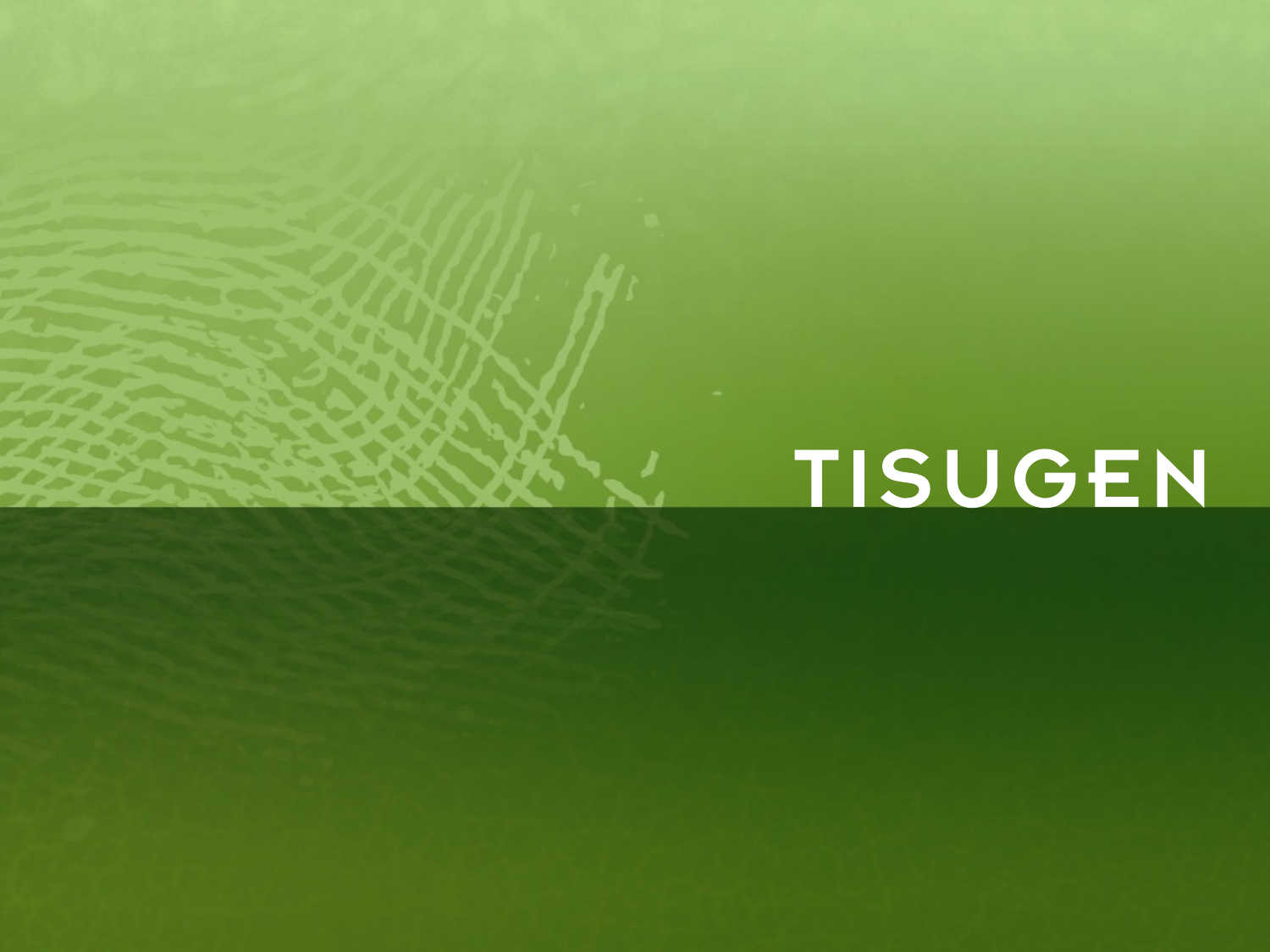### **OA Disease Process**

- Pain starts as a small ache that gets progressively worse
- Patient pursues medical advice<sup>1</sup>
- X-rays evidence a gap narrowing in the knee joint
- Future x-rays show joint continues to degenerate

We all get about 75,000 miles on our knees – injury can expedite development of OA

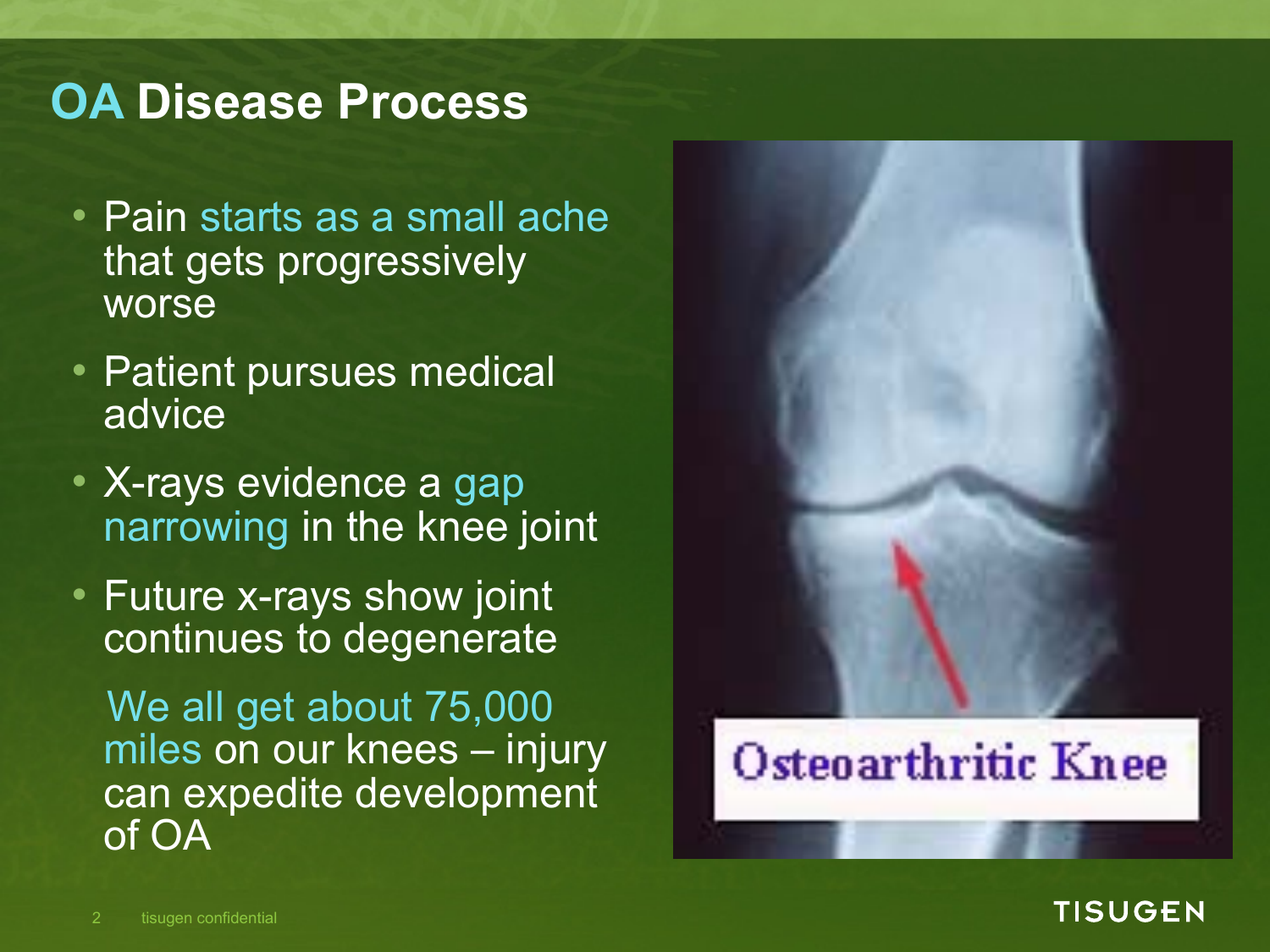

Fig. 2. Results of the 3 treatment groups on the visual analogue scale measure of the general level of pain on an average day at admission, discharge, and return visits.

This graph shows that electro-acupuncture out-performed the TENS and TENS with dead battery treatments rather significantly.

3 tisugen confidential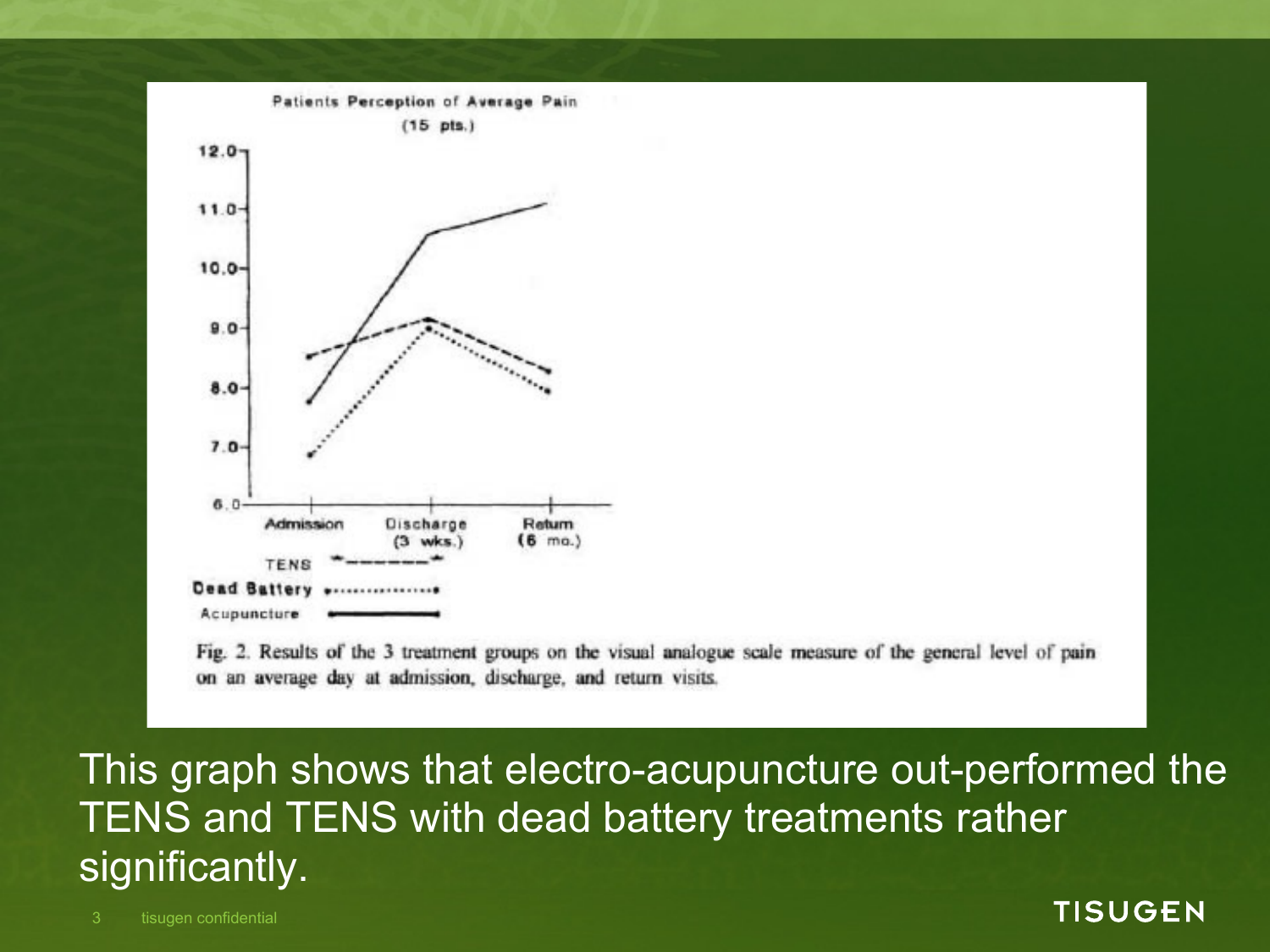

### **Artist sketch of insertion points in the knee**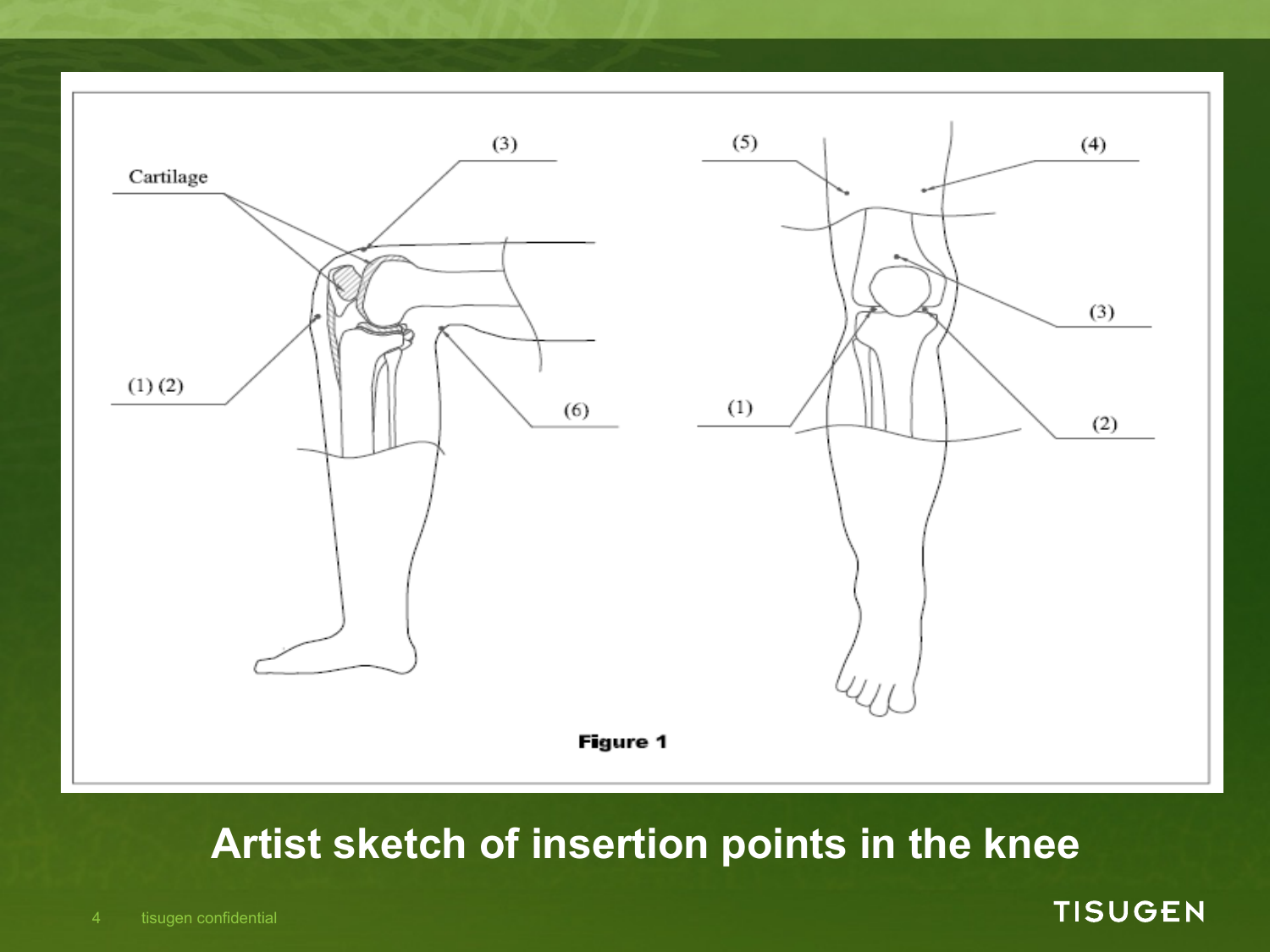### **Pilot Study**

**CASE ID: PL03**

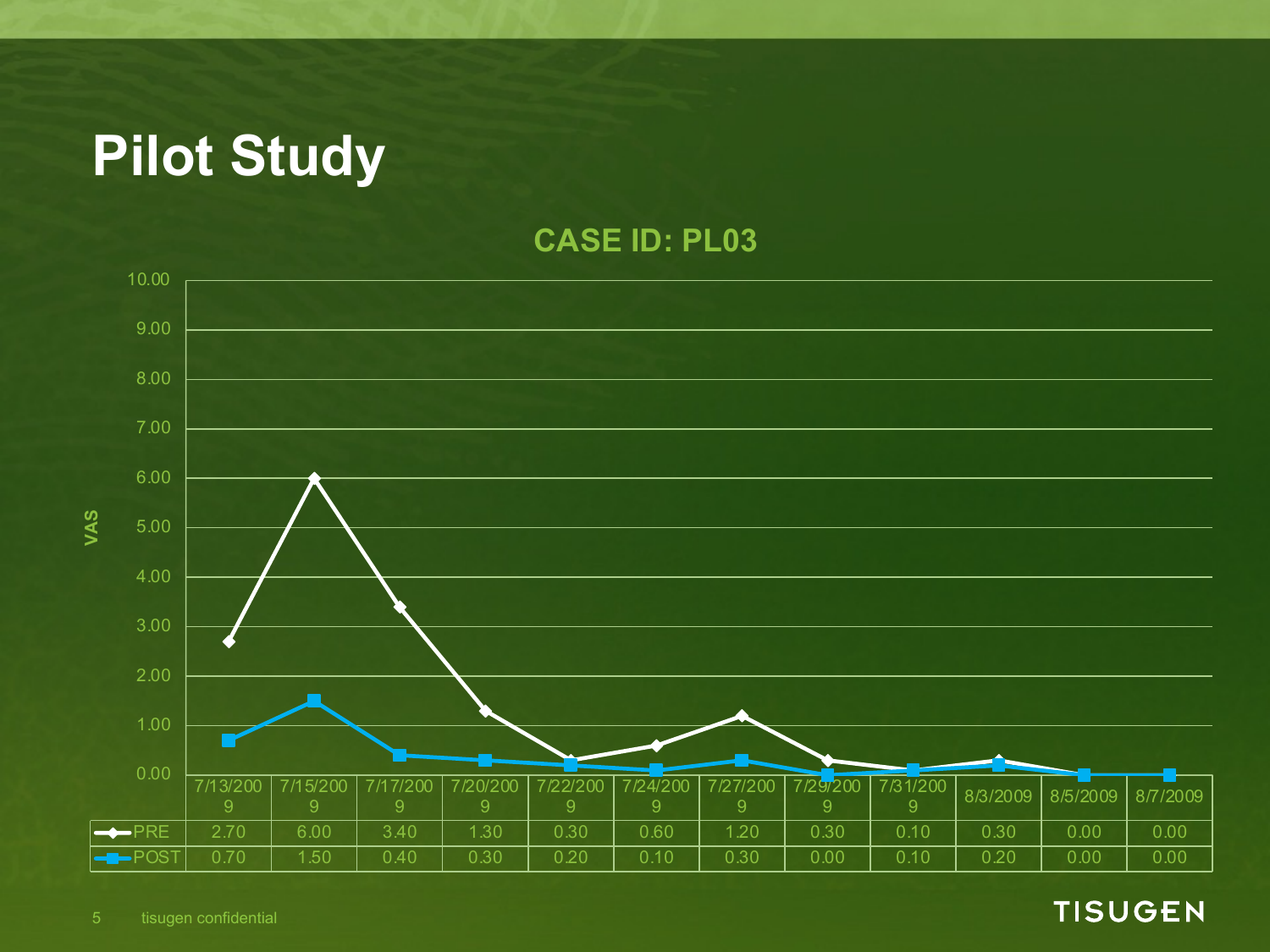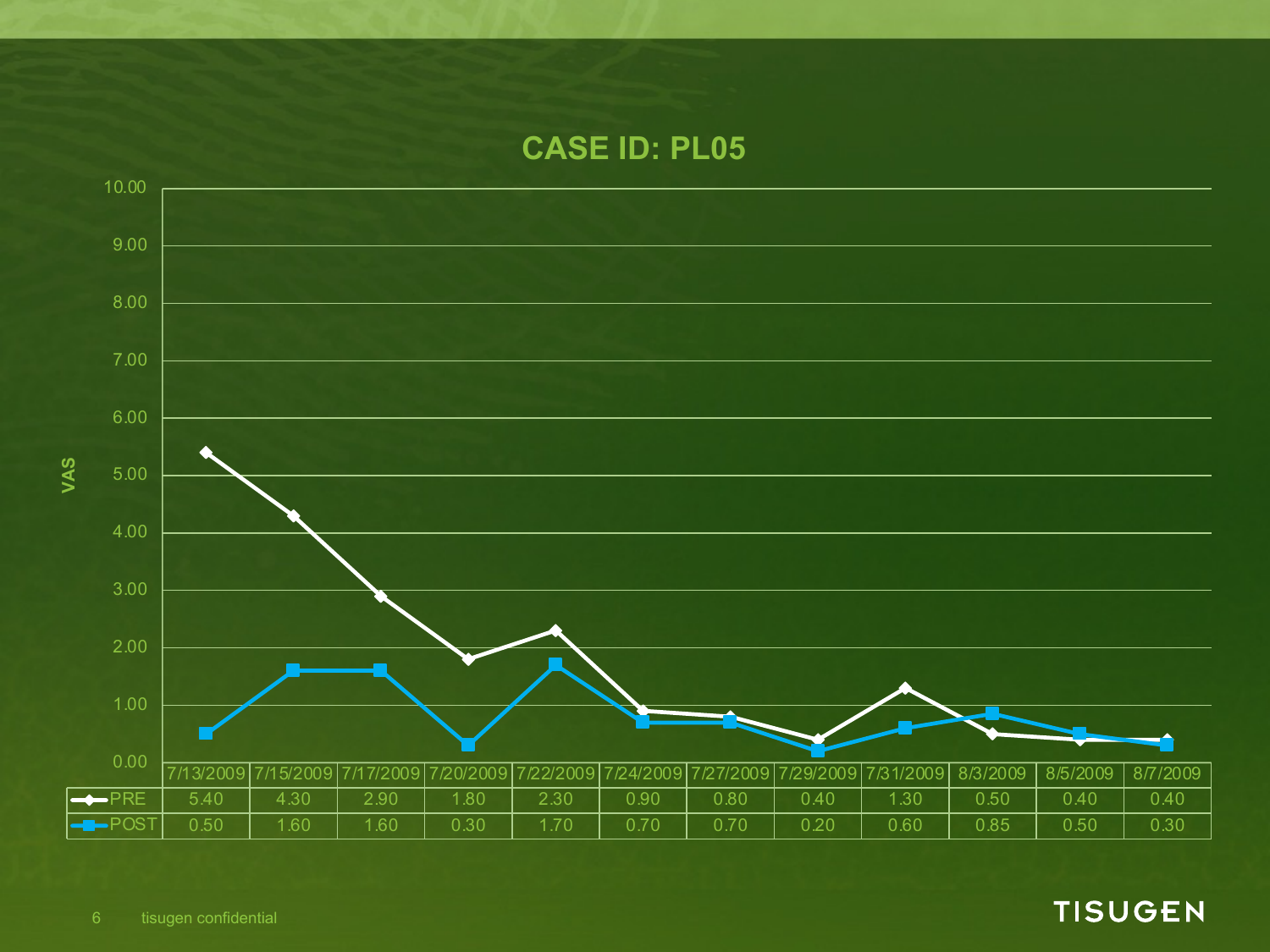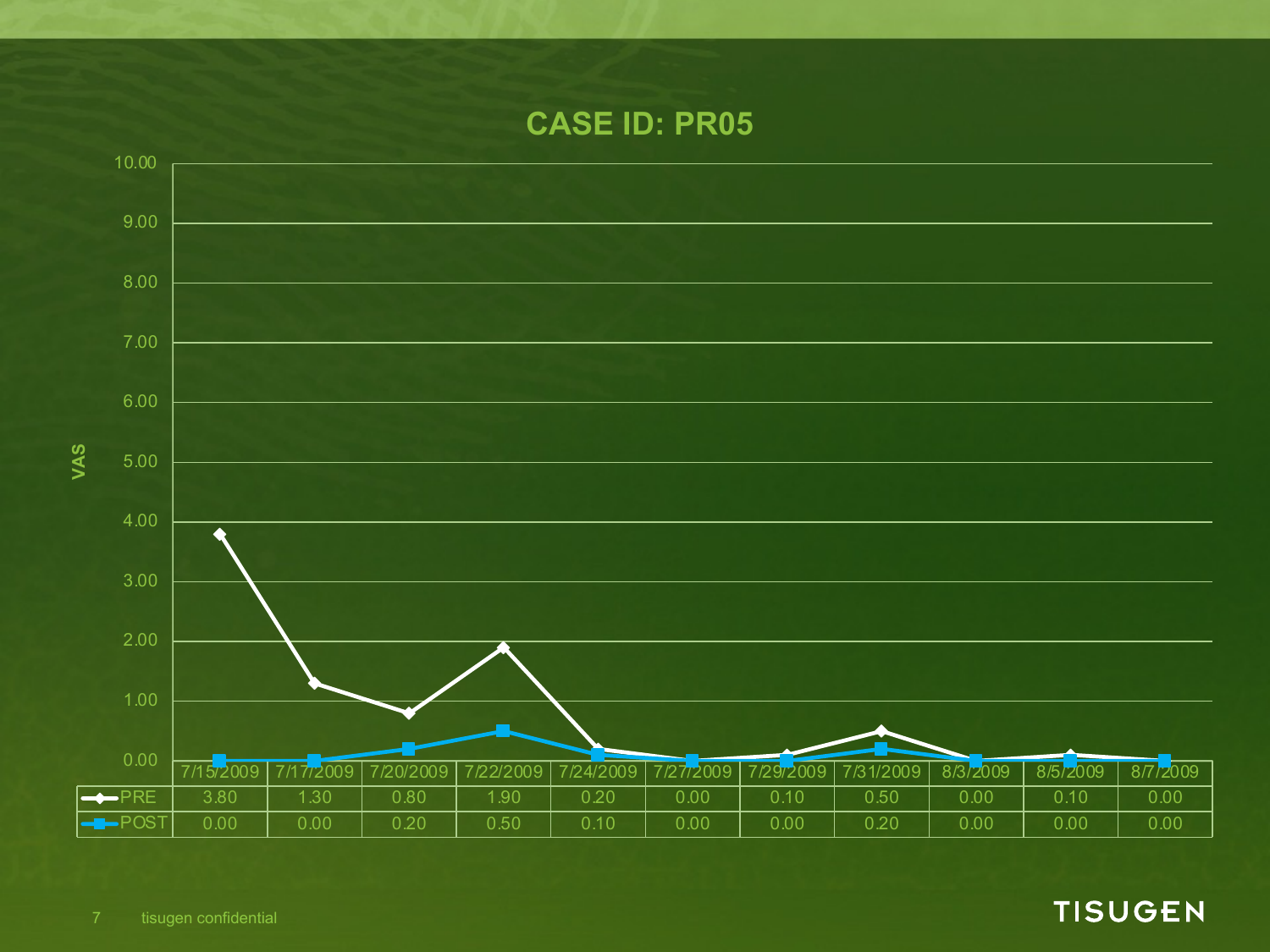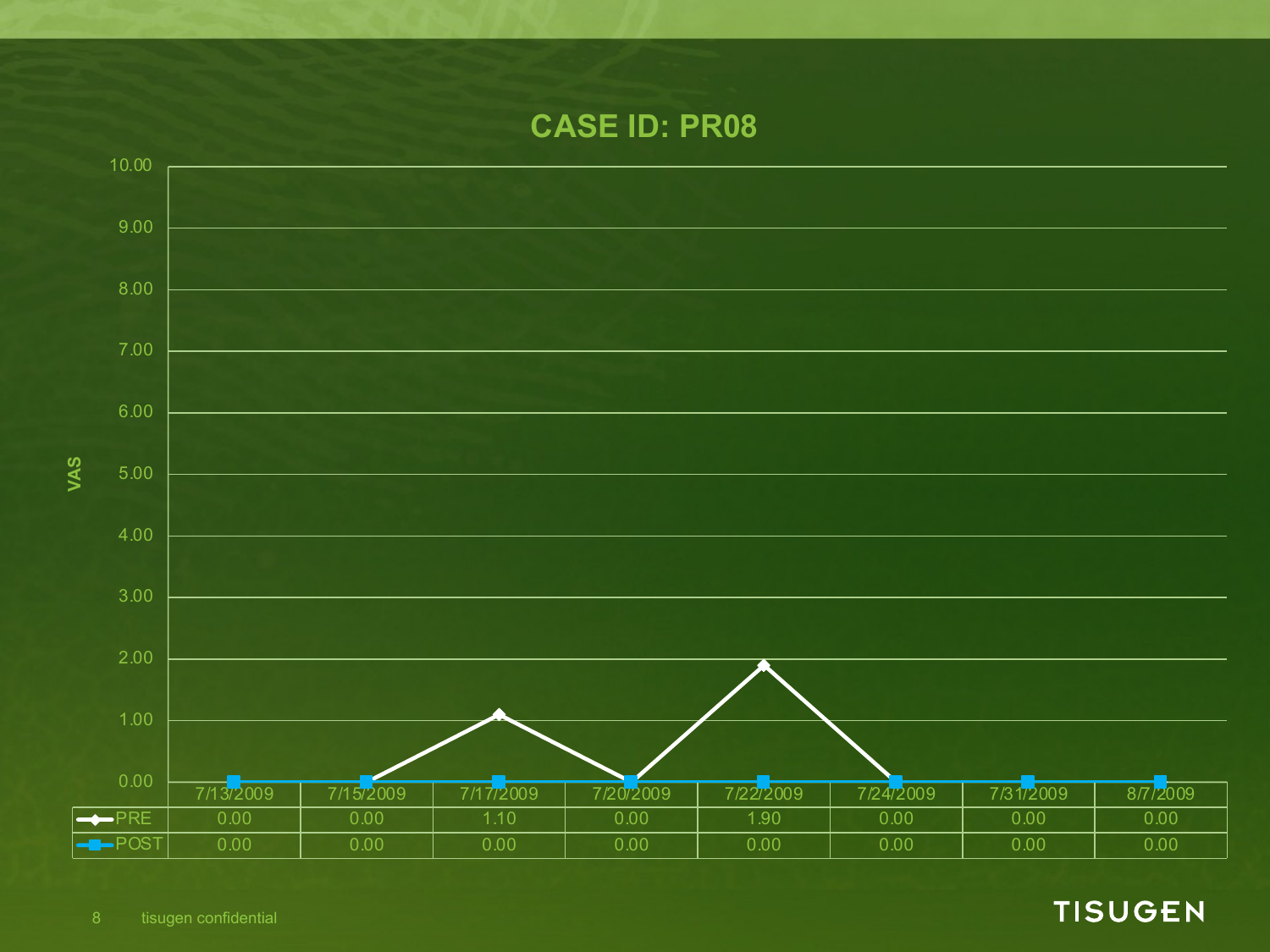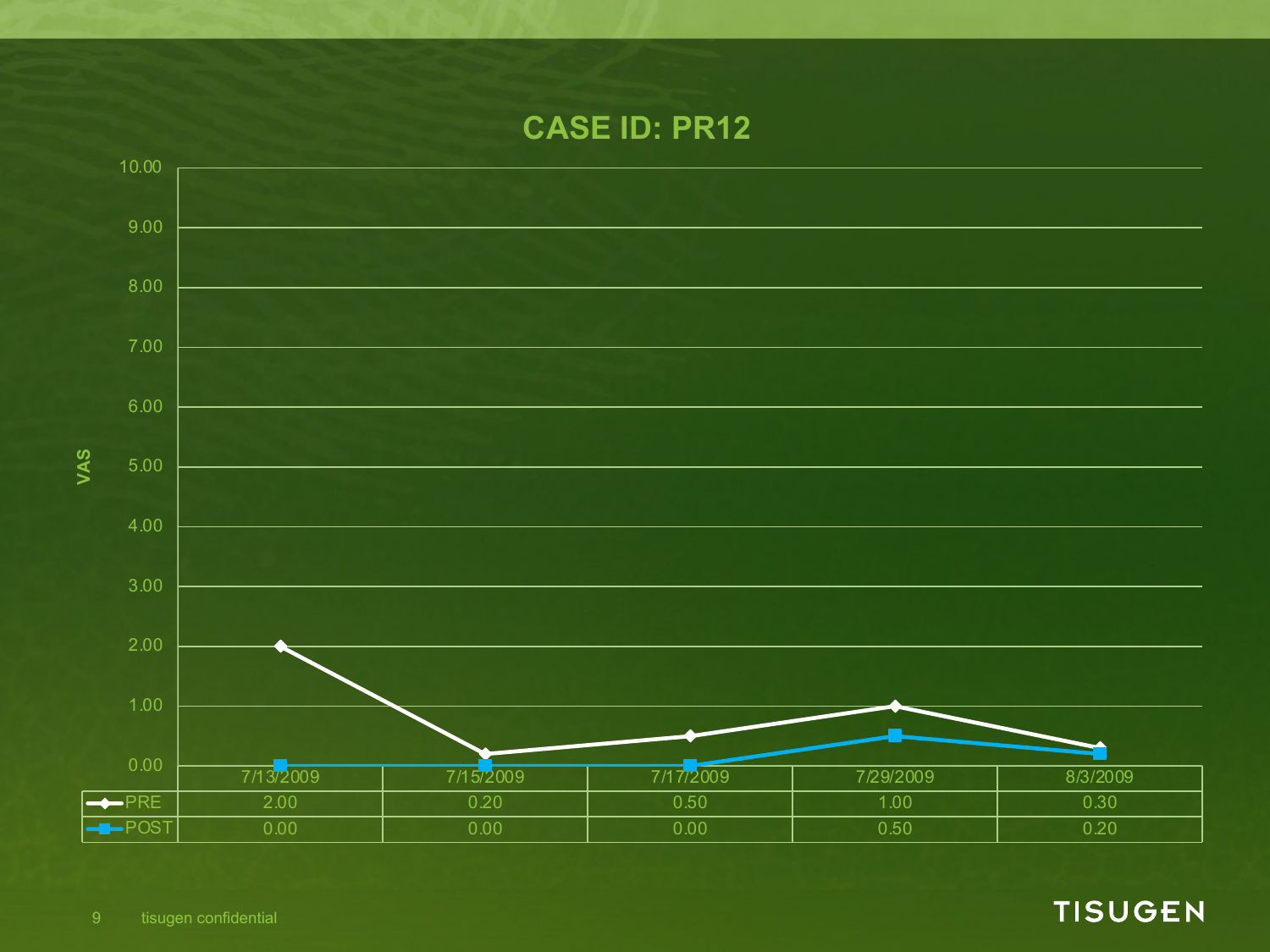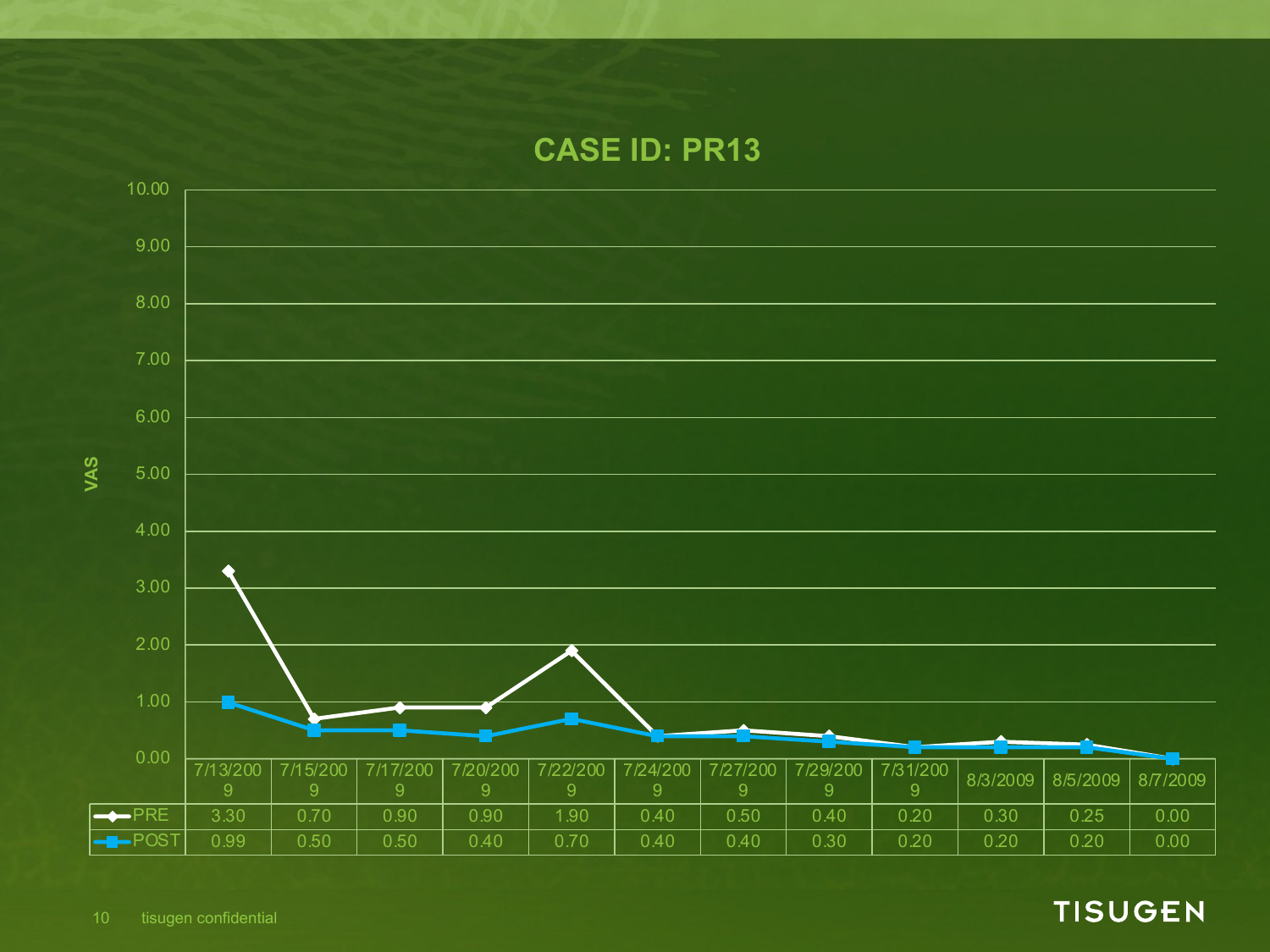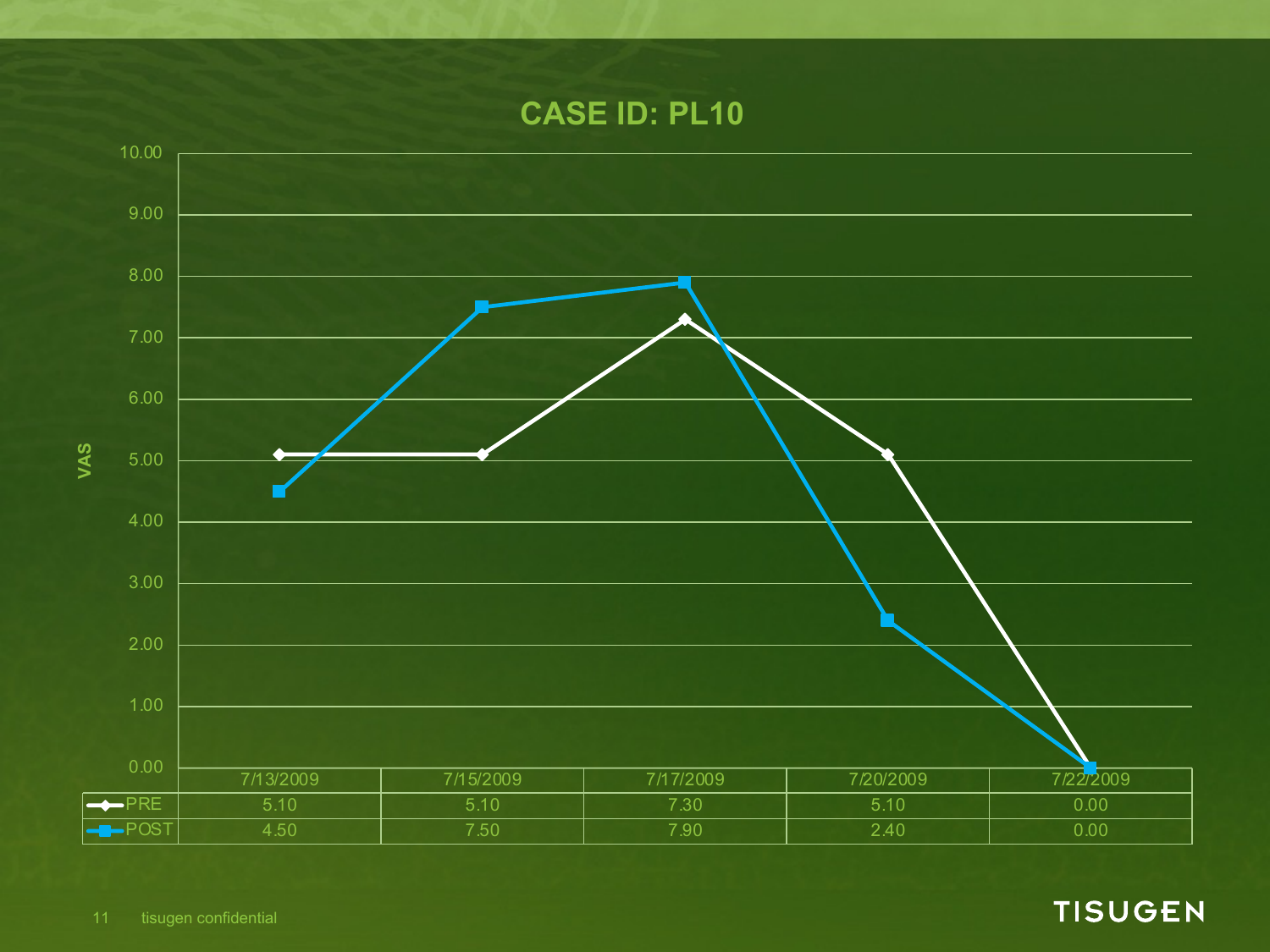### **Phase I**

- Percutaneous Electrotherapy Stimulation for Treatment of Osteoarthritis
- The Phase I device and orthotic includes:
	- Phase I electrode assembly
	- Battery-powered miniature electrical stimulator
	- Leads that attach to pre-inserted electrodes for delivery of therapeutic electrical stimuli
	- Custom unloading brace to facilitate pain relief



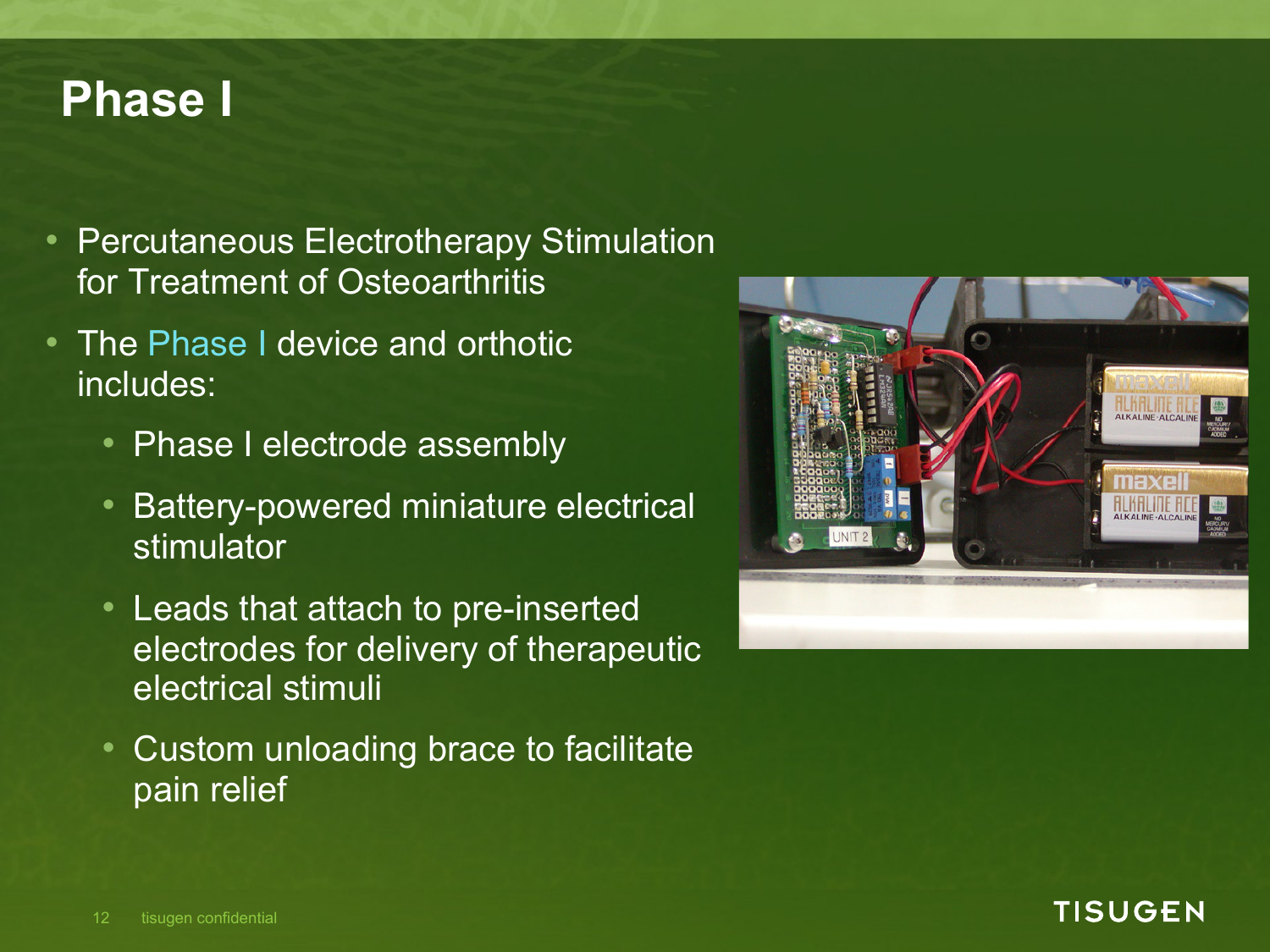### **Revenue Potential**

### Present Markets

- Phase I and Phase II for *in vivo* and *in situ* analgesia and tissue repair and regeneration
- Other Transcutaneous applications under development (i.e., Laser/TENS, TENS/Ultra-sound)
- Initial market: knee osteoarthritis (OA)

### Future TISUGEN Markets

- Hip OA analgesia and tissue regeneration
- Hand and foot OA analgesia and tissue regeneration
- Degenerative spinal disc analgesia and tissue regeneration
- Eye tissue stabilization and repair (e.g., macular degeneration "dry")
- 13 tisugen confidential • Other musculoskeletal joint/tissue repair and regeneration<br>TISUGEN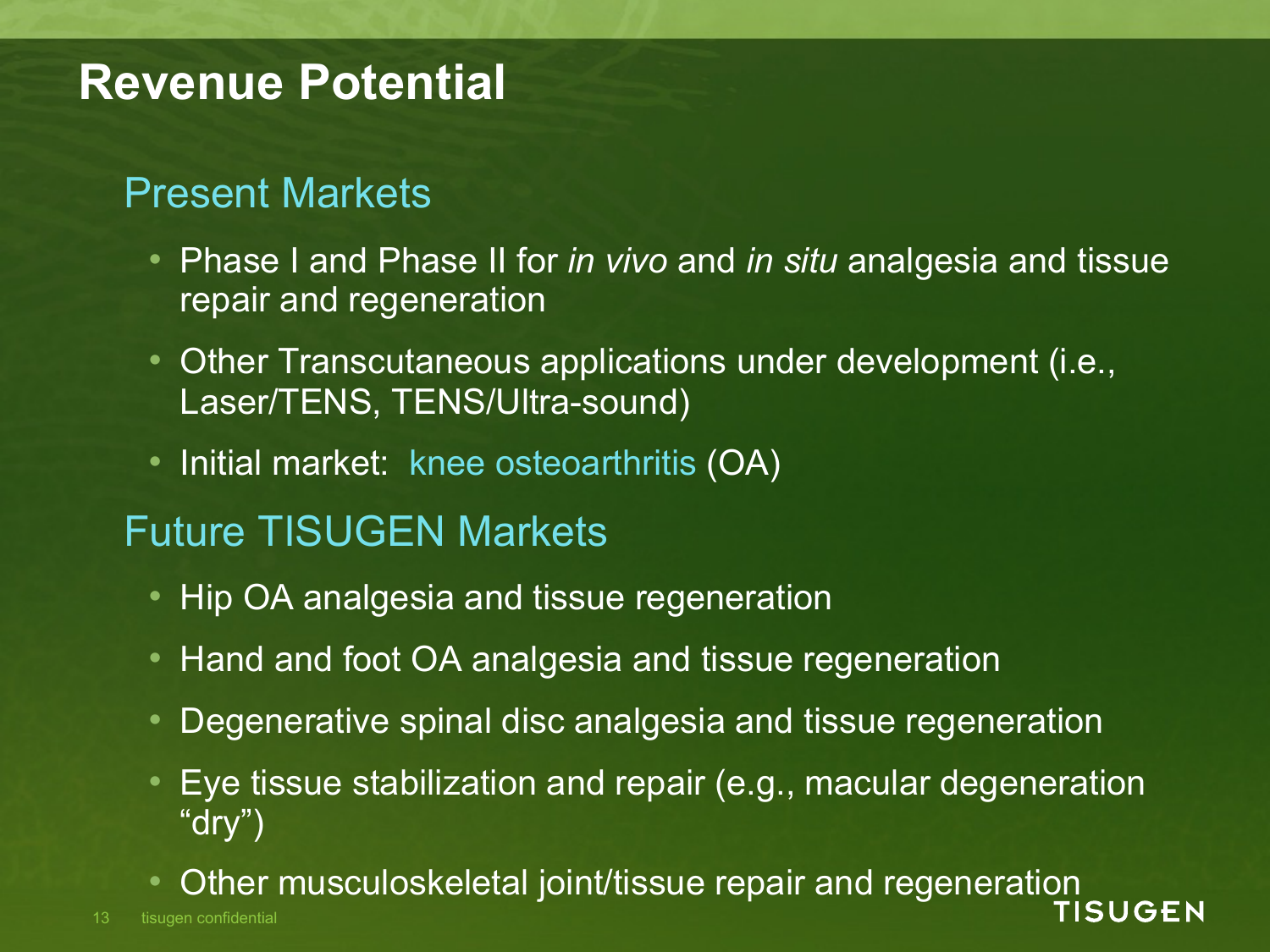### **Medical Reimbursement**

- Two reimbursement codes exist within CMS (Medicare) for Device-1844 Single upright off-loading knee brace, custom made. (L-1844 D.M.E. Fee Schedule: \$1,700.00 \*)
	- E-0762 TENS electric stimulation for OA. (E-0762 D.M.E. Fee Schedule: \$1,100.00 \*)

- Total reimbursement: \$2,800.00
- Projected Selling Price: \$1,500.00 ASP
	- \* These are averages and they vary by region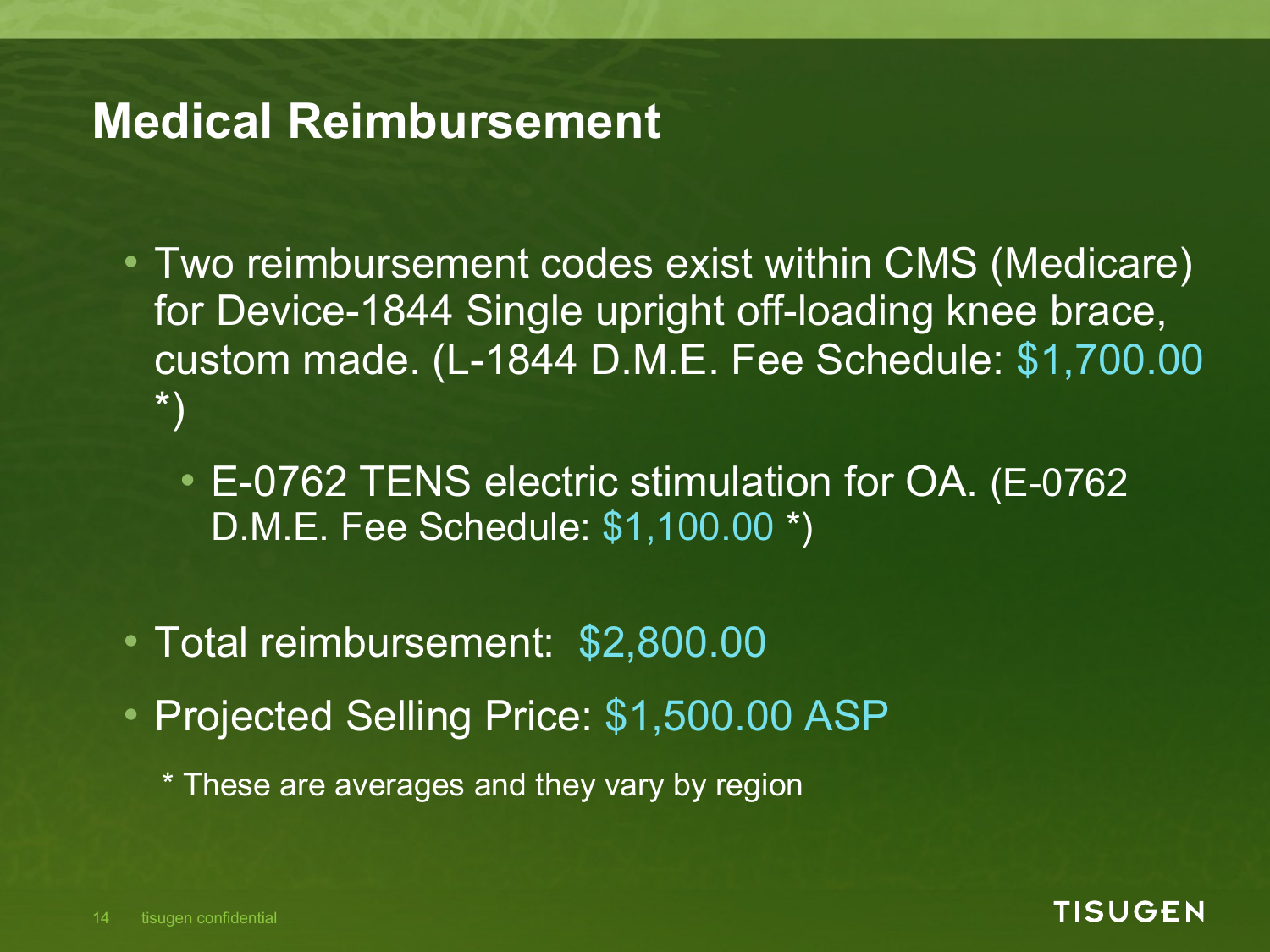### **Market Size (Knee OA Market only)**

|                                | U.S. Market Potential | Int'l Market Potential |
|--------------------------------|-----------------------|------------------------|
| <b>Individuals</b>             | 1,250,000 (est.)      | 12,500,000 (est.)      |
| <b>TISUGEN Market Share %</b>  | $2\%$                 | $2\%$                  |
| <b>TISUGEN Market Share #</b>  | 25,000                | 250,000                |
| <b>Total Potential Revenue</b> | \$40 M (per year)     | \$400 M (per year)     |

Assumed targeted procedures at \$2 billion 2% penetration = \$40 M annual revenues 5% penetration = \$100 M  $\bullet$  10% penetration = \$200 M

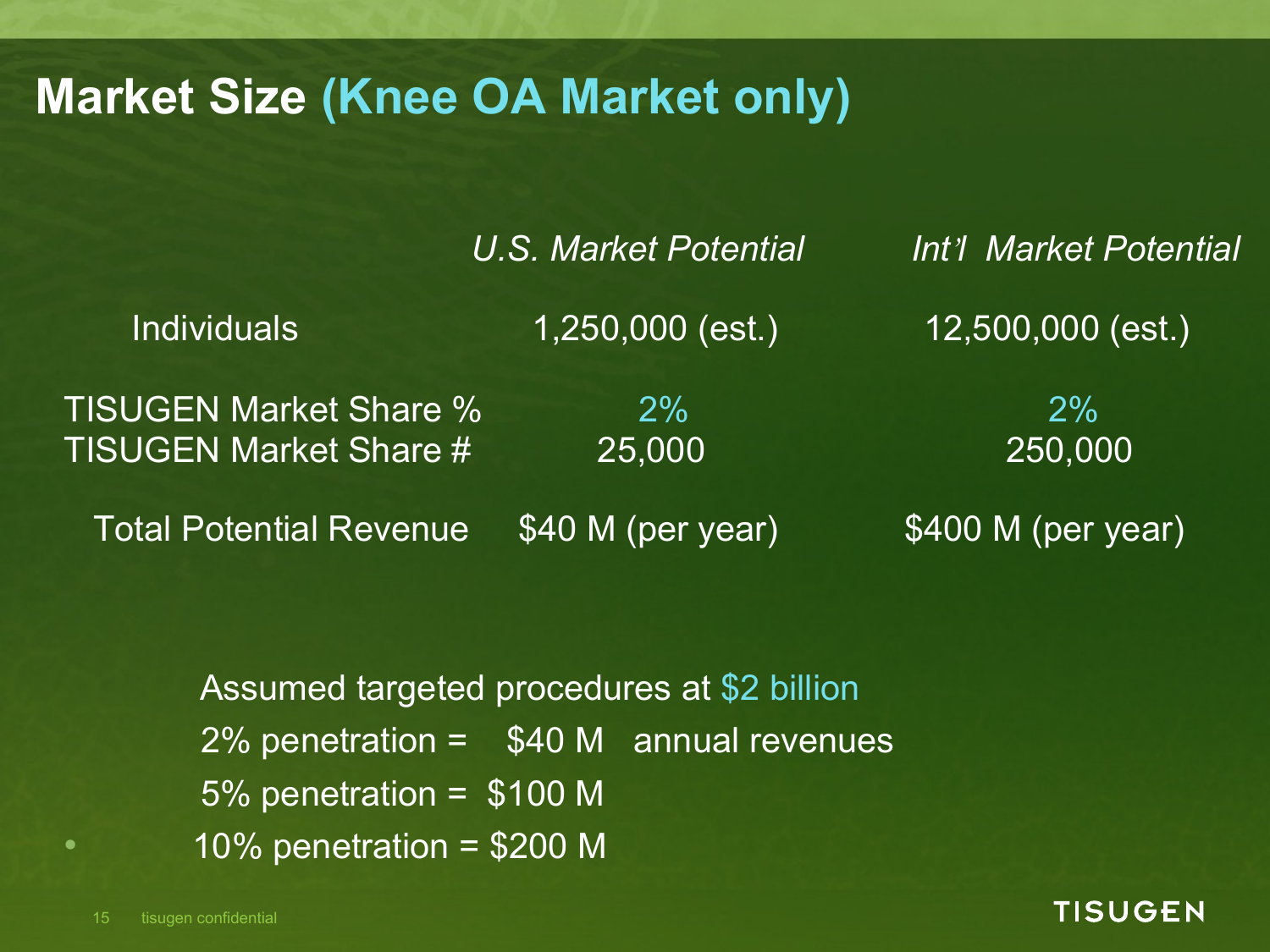### **Capital Required**

### \$3.5 million

- Phases I and II clinical trials
- Support product launch and commercialization in US > Q2/2015
- TISUGEN sales specialists, top Ortho reps (5 year 1 > 20 total)
- Industry partnerships in other markets (hip, knee, elbow, etc)

### Exit Strategy

• Acquisition by major medical device company or IPO